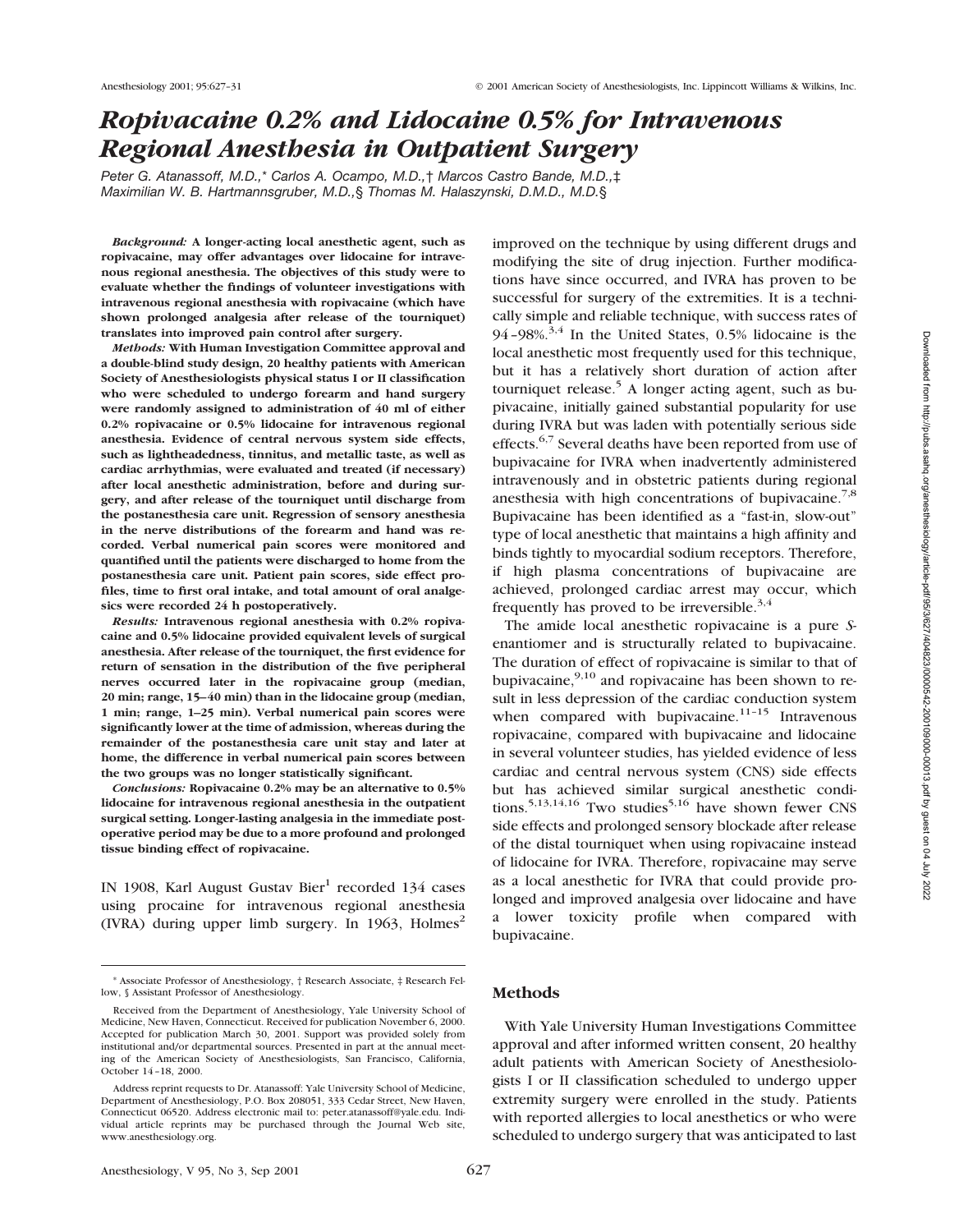more than 90 min were excluded from participation. The patients were randomly assigned to one of two groups for administration of either 0.2% ropivacaine or 0.5% lidocaine for IVRA. Syringes containing the local anesthetic solutions were provided by an investigator who did not participate in data collection. All patients were monitored continuously with noninvasive blood pressure, pulse oximetry, and a five-level electrocardiogram throughout the surgical procedure and until discharge from the postanesthesia care unit (PACU). An intravenous catheter (20 gauge) was inserted into a distal vein on the dorsum of the hand of the operative extremity for double-blind injection of local anesthetic solution. An additional intravenous catheter was placed in the contralateral upper extremity. A double-cuff tourniquet was placed on the upper arm of the operative extremity, and its proximal tourniquet was inflated subsequent to exsanguination of the limb with an Esmarch bandage. The proximal tourniquet was inflated to 100 mmHg above the patient's systolic blood pressure. Minimal tourniquet time was set at 20 min. An intravenous solution of 40 ml of either 0.5% lidocaine (200 mg) or 0.2% ropivacaine (80 mg) was injected over approximately 1 min by an anesthesiologist blinded to the local anesthetic, and patients were evaluated for any signs of cardiac arrhythmias or CNS side effects, such as dizziness, tinnitus, or metallic taste. During surgery, the proximal tourniquet remained inflated until the patient complained of severe discomfort (verbal numerical pain score [VNS] of 10). The distal tourniquet was then inflated, followed by deflation of the proximal tourniquet. Intraoperatively, patients remained awake or were sedated with propofol as needed. When the surgical procedure was completed, the distal tourniquet was deflated for initially 1 min, then reinflated for 1 min, and again deflated and removed from the patient's extremity. After tourniquet deflation, patients were continuously monitored for cardiac arrhythmias and asked about CNS side effects, such as dizziness, tinnitus, lightheadedness, or presence of metallic taste on a 0–10 verbal numeric scale. Assessments were made by a blinded observer at 1-min intervals for the first 10 min and then at 10-min intervals while in the PACU and until discharge to home.

During these same time points, pain scores were recorded on a VNS scale of  $0-10$  ( $0 =$  no pain;  $10 =$  worst imaginable pain). Regression of sensory anesthesia was assessed by pin prick (VNS 0–10) and evaluated in the dermatomal distribution of five peripheral nerves: the lateral and medial antebrachial cutaneous, median, radial, and ulnar nerves. Quantification of analgesic consumption was recorded and included time to first intake, as well as the total amount administered during the first 24 h after surgery. Analgesics administered in the PACU and used at home consisted of opioids, such as  $25-50 \mu g$ intravenous fentanyl (PACU only), oral hydrocodone– acetaminophen, oxycodone–acetaminophen, and codeine–acetaminophen, as well as nonsteroidal antiinflammatory drugs (ibuprofen, acetaminophen). To convert opioids into morphine equivalents, a factor of 10:1 (fentanyl:morphine) was used for fentanyl, a factor of 6:1 (oxycodone:morphine) was used for oxycodone hydrochloride plus acetaminophen, a factor of 6:1 (hydrocodone:morphine) was used for hydrocodone bitartrate plus acetaminophen, and a factor of 1:7 (codeine:morphine) was used for codeine phosphate plus acetaminophen.17 Patients were instructed about how to complete a diary at home to record postoperative analgesic requirements, pain scores, and any side effects experienced during the subsequent 24 h after discharge from the PACU. Patient information recorded at home was obtained by a follow-up telephone call and confirmed on receipt of their written diary.

Data representing the patients' demographics, tourniquet times, injection-to-incision times, surgical times, and time the patients spent in the PACU were normally distributed as evaluated by the Shapiro-Wilkensen test. They are expressed as mean  $\pm$  SD and were statistically evaluated by analysis of variance and the *t* test. Data representing the regression of sensory blockade, VNS, time to first analgesic intake, and total analgesic consumption in the PACU and at home were not normally distributed and are therefore expressed as median (range). They were analyzed using the Mann–Whitney U test for nonparametric data. The number of patients who took analgesic medication for their pain relief in the PACU and at home was compared by means of the chi-square test;  $P < 0.05$  was considered statistically significant.

### **Results**

All patients enrolled in the study completed the investigation. There were no differences with respect to age, weight, and height between the two patient groups. Type of surgical interventions were equally distributed between groups and included ganglion removal, finger amputations, tendon release, and carpal tunnel surgery. Surgeries lasted 29  $\pm$  13 and 32  $\pm$  16 min (mean  $\pm$  SD) for the ropivacaine and lidocaine groups, respectively  $(P =$  not significant [NS]). Intraoperatively, no medication other than propofol for sedation was administered to patients, and intraoperative analgesics did not become necessary. A median of 45 (range, 0–400) mg propofol was administered to patients in the ropivacaine group; 53 mg (0 – 400 mg,  $P = NS$ ) was administered to patients in the lidocaine group. The times from injection of local anesthetic to surgical incision were  $15 \pm 4$  and  $12 \pm 4$  min for the ropivacaine and lidocaine groups, respectively ( $P = NS$ ). Tourniquet times were  $46 \pm 13$ (range,  $24-68$ ) and  $44 \pm 8$  (range, 32–60) min for the ropivacaine and lidocaine groups, respectively  $(P = NS)$ .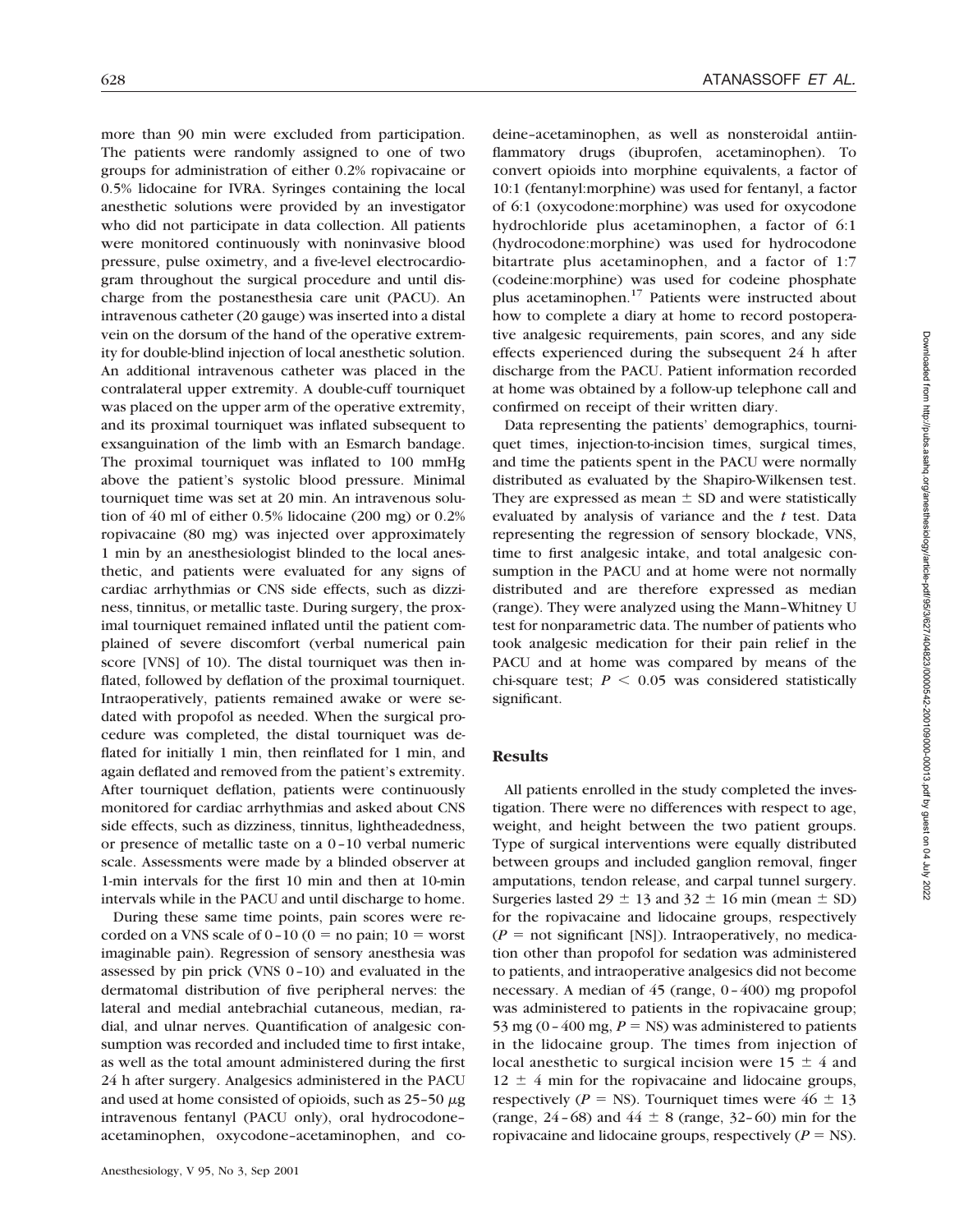

**Fig. 1. Verbal numerical pain scores (VNS) during postanesthesia care unit stay. Data are presented as box (25th–75th percentile) and whisker (10th–90th percentile) plot. Open circles in**dicate maximum and minimum values (range). Admission = **admission to the postanesthesia care unit; Discharge = release from the postanesthesia care unit to home.**

There was no difference in the incidence and intensity of tourniquet pain during surgery. After release of the tourniquet, the first evidence for return of sensation in the distribution of the median, ulnar, radial, antebrachial medial and lateral cutaneous nerves occurred at a median of 20 (range, 15–40) min in the ropivacaine group and at 1 (range, 1–25) min in the lidocaine group ( $P \leq$ 0.05). Patients randomized to the ropivacaine group spent 55  $\pm$  26 min in the PACU, in contrast to 73  $\pm$ 32 min for the patients of the lidocaine group ( $P = NS$ ). At the time of admission to the PACU (fig. 1), VNSs were markedly lower in patients to whom ropivacaine was administered for IVRA when compared with those to whom lidocaine was administered ( $P \leq 0.05$ ). At the time of discharge from the PACU and at home, the difference in pain scores between the two groups became less prominent ( $P =$  NS). Time until first intake of pain medication after local anesthetic injection was longer for the ropivacaine group (median, 47 min; range, 27–340 min) compared with the lidocaine group (median, 34 min; range, 2-140 min;  $P < 0.05$ ). During the patients' PACU stay, between 25 and 100  $\mu$ g fentanyl was administered intravenously to three patients in the ropivacaine group; 5 mg oral hydrocodone–acetaminophen was administered to one patient. Patients in the ropivacaine group consumed between 0 and 30 (median, 0) mg of morphine equivalents in the PACU. Six of 10 patients in this group did not receive any analgesic medication during their PACU stay. The number of patients to whom analgesics were administered in the PACU was lower in the ropivacaine group than in the lidocaine group, but the difference in number did not reach statistical significance (fig. 2). At home, seven patients in the ropivacaine group consumed 70 mg hydrocodone–acetaminophen, 5 mg oxycodone–acetaminophen, and 1,600 mg codeine–acetaminophen.

This corresponded to a median of 45 mg of morphine equivalents (range, 0–230 mg). Three patients in this group did not need any analgesics for pain relief. Four patients in the lidocaine group consumed between 25 and  $125 \mu$ g fentanyl in the PACU; further, four received hydrocodone–acetaminophen orally, and one patient received 5 mg oral oxycodone–acetaminophen. Nine patients in the lidocaine group consumed between 0 and 30 (median, 21.25) mg of morphine equivalents in the PACU. At home, six patients in the lidocaine group consumed 45 mg hydrocodone–acetaminophen, 60 mg oxycodone–acetaminophen, and 600 mg codeine– acetaminophen. This represents 120 (range, 85–150) mg morphine equivalents. Four patients took only nonsteroidal antiinflammatory drugs, such as acetaminophen and ibuprofen. There was a borderline statistical difference between the two groups in the amount of pain medication consumed in the PACU ( $P = 0.07$ ), with no such difference in the amount taken at home. At the time when patients took their first analgesic medication in the PACU, pain scores were 7.5 (range, 6–8) and 6 (range, 4–6) in the ropivacaine and lidocaine groups, respectively  $(P = NS)$ . The time of the first analgesic dose at home identified lower VNSs of 5.5 (range, 3–8) and 6.5 (range, 4–8) in the ropivacaine and lidocaine groups, respectively  $(P = NS)$ . No patient in the ropivacaine group had cardiac arrhythmias or reported CNS side effects, whereas one patient in the lidocaine group reported mild tinnitus after tourniquet release.

### **Discussion**

This investigation in outpatient procedures shows that IVRA with 0.2% ropivacaine provides anesthesia of slightly slower, clinically irrelevant onset but of the same

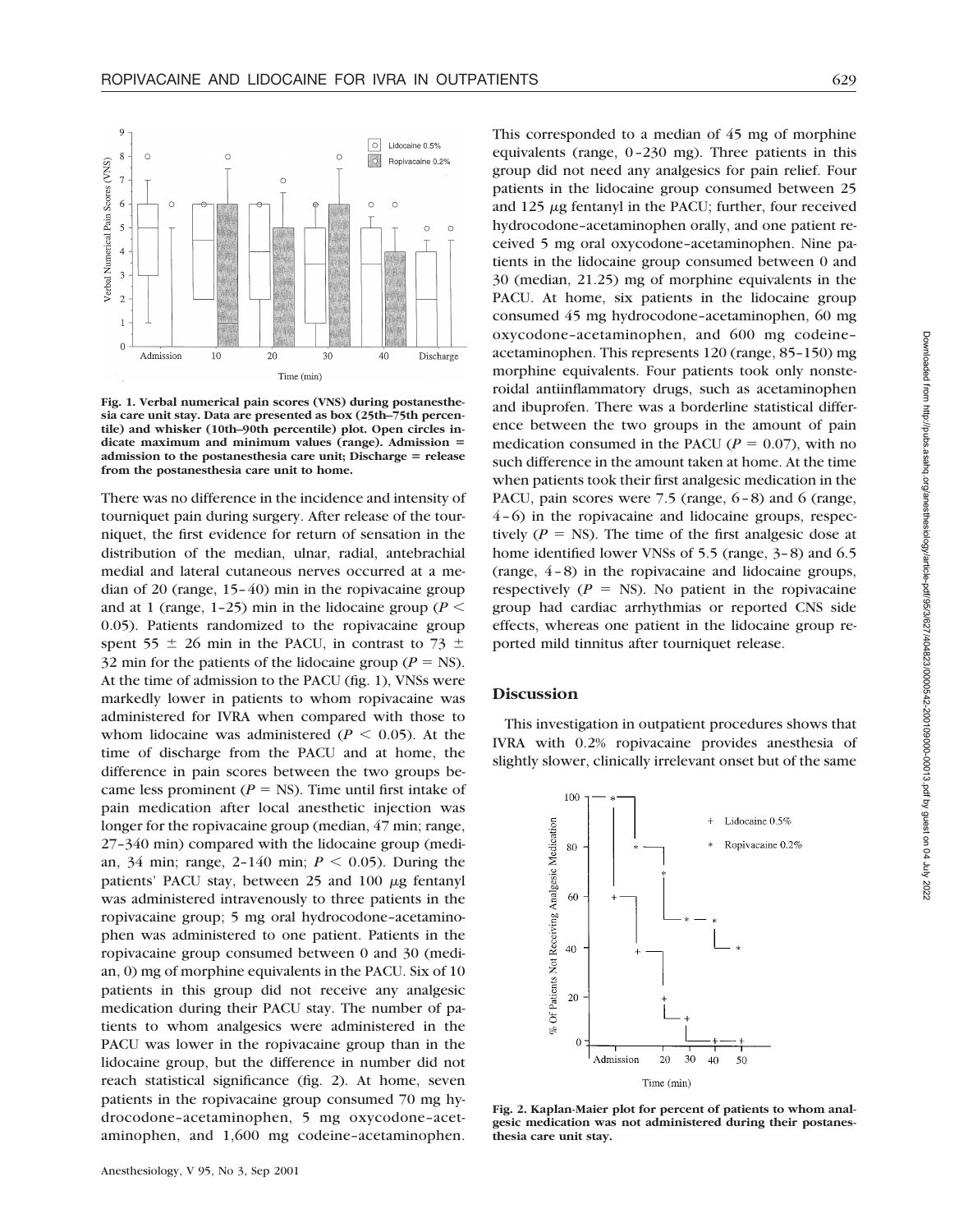surgical quality when compared with 0.5% lidocaine. Based on a previous investigation in volunteers, a dose of 80 mg ropivacaine 0.25% was considered appropriate for comparison to 200 mg lidocaine  $0.5\%$ .<sup>16</sup> In contrast to this previous investigation, CNS side effects experienced from both local anesthetic groups were virtually absent in the current study, presumably because of the use of propofol for sedation. After completion of the surgical procedure and subsequent to tourniquet release, ropivacaine provided an extended analgesic effect, and patients took their first analgesic medication significantly later than those patients from the lidocaine group. Though not statistically different, in this study population, fewer patients from the ropivacaine group required less analgesic medications and reported lower overall scores during the first 24 h after surgery than the patients of the lidocaine group. Because of extended analgesic effects in the ropivacaine group, VNSs recorded were comparably low from admission to the PACU and throughout the PACU stay when compared with patients of the lidocaine group. The higher pain scores at the time of admission to the PACU in patients of the lidocaine group resulted in comparatively earlier requests for pain medication in this group, leading eventually to lower pain scores and thereby decreasing the difference between the two groups.

Reports of long-lasting postoperative analgesia subsequent to IVRA date back to the 1970s and 1980s when long-lasting local anesthetics, such as etidocaine and bupivacaine, were used.<sup>6,18</sup> Ware<sup>6</sup> reported 2,500 surgical procedures performed under IVRA using 0.2% bupivacaine and cited one patient experiencing drowsiness after tourniquet release. Similar CNS side effects have been reported in recent volunteer studies using 0.5% lidocaine for IVRA.<sup>5,16,19</sup> A study investigating "washout" of lidocaine from the upper extremity showed a biphasic release of the drug into the systemic circulation.<sup>20</sup> An initial fast release of 30% of the drug was followed by a gradual washout of the remainder. An investigation using a radiolabeled compound similar to lidocaine has shown that during the first 3 min after tourniquet deflation, 58% of the substance was washed out; further, 11% of the compound was released during the subsequent 17 min after tourniquet release. $^{21}$  The remaining radiolabeled compound still present at 20 min after tourniquet deflation was 15.6%.

In contrast to 0.5% lidocaine, 0.2% ropivacaine in volunteer studies did not show the intensity or frequency of CNS side effects. $5,16$  The lower incidence, reduced intensity, and short duration of CNS side effects when using long-lasting local anesthetics, such as ropivacaine<sup>16</sup> and bupivacaine,<sup>22</sup> presumably results from slow absorption of drug from the extremity after tourniquet release, which in turn is a function of the high tissue protein binding properties of these two agents. In two studies, venous plasma concentrations of 0.2% ropiva-

caine (80 mg<sup>19</sup> and 120-170 mg<sup>5</sup>) were measured during 30 and 90 min after tourniquet release. After tourniquet deflation, measured venous plasma concentrations of 1.2  $\pm$  0.3  $\mu$ g/ml<sup>19</sup> and 1.7  $\pm$  0.5  $\mu$ g/ml<sub>1</sub><sup>5</sup> respectively, were highest at 10 min, whereas CNS symptoms peaked at  $3 \text{ min.}^{19}$  A better correlation was found between arterial plasma concentrations of ropivacaine and CNS symptoms after tourniquet release.<sup>5</sup>

The longer acting local anesthetics may be the drugs of choice for IVRA due to slow release from tissue binding sites with subsequent slow increase in plasma concentrations. Reports of cardiac arrest after intravascular absorption of larger volumes of bupivacaine, however, have resulted in reconsideration and the eventual discontinuation of bupivacaine for IVRA. $\frac{7}{1}$  In contrast, ropivacaine has been reported to be accidentally administered intravascularly at doses of 120 and 150 mg, respectively, resulting in seizures. $23,24$  These seizures were successfully treated without sequelae, and the reports did not indicate the deleterious cardiovascular side effects as can sometimes be seen with bupivacaine. Therefore, ropivacaine may be an alternative to lidocaine for IVRA, providing a longer duration of analgesia after surgery.

The study has shown a small but significant difference in the duration of postoperative analgesia, time to first analgesic request, and the overall analgesic requirement in the immediate postoperative time period in those patients to whom 0.2% ropivacaine was administered, when compared with those to whom 0.5% lidocaine was administered for IVRA. Based on the results of previous volunteer studies<sup>5,16</sup> and this investigation in patients undergoing upper extremity surgery, ropivacaine may be considered an alternative to lidocaine for IVRA.

#### **References**

1. Bier A: Über einen neuen Weg, Lokalanästhesie an den Gliedmaßen zu erzeugen. Arch Klin Chir 1908; 86:1007–16

2. Holmes CMcK: Intravenous regional anaesthesia: A useful method of producing analgesia of the limbs. Lancet 1963; I:245–7

3. Dunbar RW, Mazze RI: Intravenous regional anesthesia: experience with 779 cases. Anesth Analg 1967; 46:806–13

4. Brown EM, McGriff JT, Malinowski RW: Intravenous regional anaesthesia (Bier Block): Review of 20 years' experience. Can J Anaesth 1989; 36:307–10

5. Chan VWS, Weisbrod, MJ, Kaszas Z, Dragomir C: Comparison of ropivacaine and lidocaine for intravenous regional anesthesia in volunteers. ANESTHESI-OLOGY 1999; 90:1602–8

6. Ware RJ: Intravenous regional analgesia using bupivacaine. Anaesthesia 1979; 34:231–5

7. Albright GA: Cardiac arrest following regional anesthesia with etidocaine or bupivacaine. ANESTHESIOLOGY 1979; 51:285–7

8. Heath ML: Deaths after intravenous regional anaesthesia. Br Med J 1982; 285:913–4

9. Federsel H, Jacksch P, Sandberg R: An efficient synthesis of a new chiral 2'6' pipecoloxylidide local anesthetic agent. Acta Chem Scand 1987; 42:757–61

10. Vanhoutte F, Vereecke J, Verbeke N, Carmeliet E: Stereoselective effects of enantiomers of bupivacaine on the electrophysiological properties of the guineapig papillary muscle. Br J Pharmacol 1991; 103:1275–81

11. Reiz S, Haggmark S, Johansson G, Nath S: Cardiotoxicity of ropivacaine: A new amide local anaesthetic agent. Acta Anaesthesiol Scand 1989; 33:93–8

12. Moller R, Covino BG: Cardiac electrophysiologic properties of bupivacaine and lidocaine compared with those of ropivacaine, a new amide local anesthetic. ANESTHESIOLOGY 1990; 72:322–9